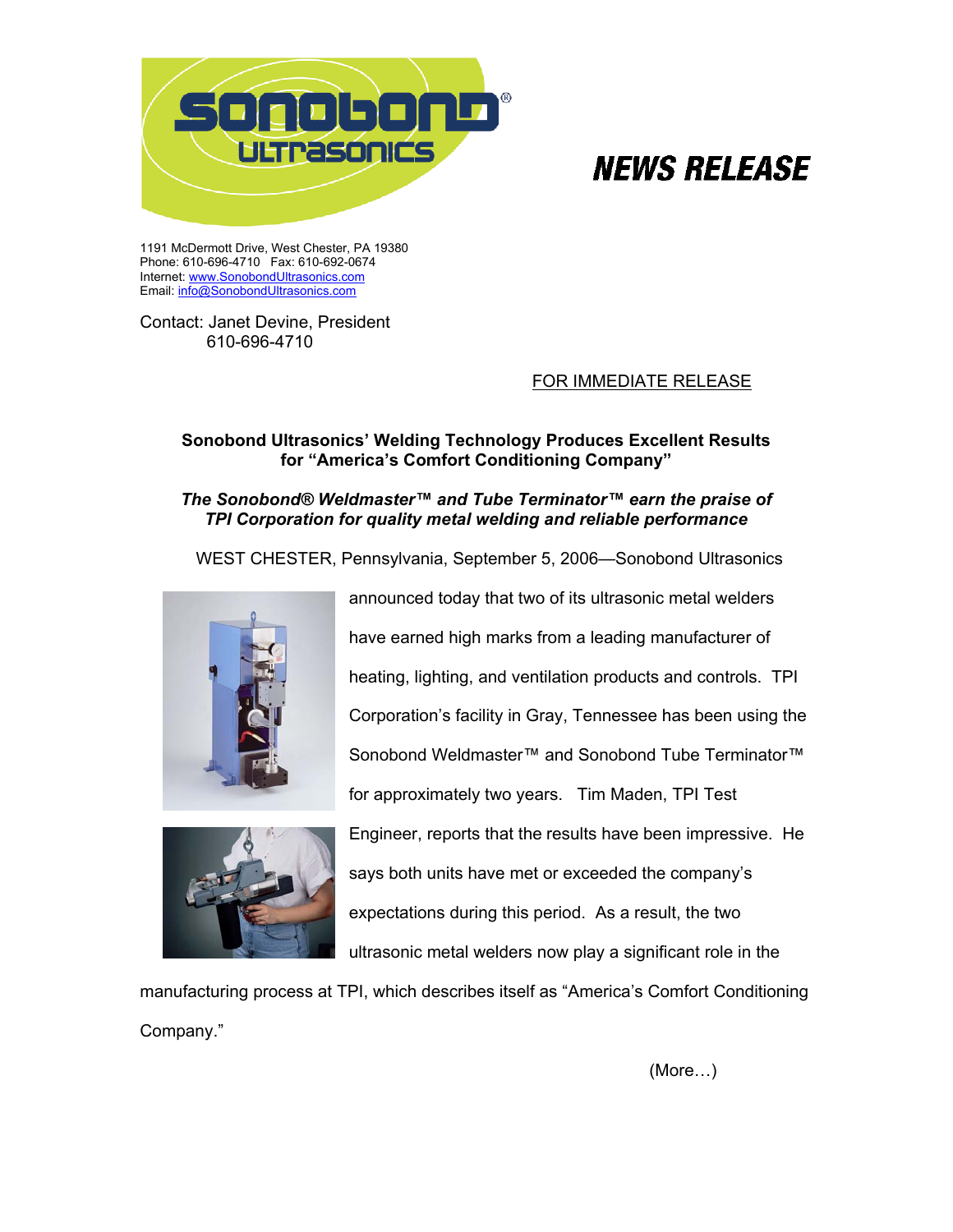#### **Page 2—Sonobond Ultrasonics' Metal Welders Produce Excellent Results for TPI**

#### **Sonobond's Weldmaster™ Delivers as Promised**

 The Sonobond Weldmaster™ Ultrasonic Metal Welder is designed for easy integration into assembly lines. It creates a true metallurgical bond without heat, current, fluxes, filler materials, or other consumables. The unit is ideal for spot-welding nonferrous materials such as wire to terminal and thin sheet metal. According to Maden, TPI uses its Weldmaster™ (Model MH2014D) in the production of snap disc switches, requiring the welding of two metal pieces.

Maden, who has been with TPI approximately 8 years, explains that the company first considered Sonobond ultrasonic metal welders when they needed to replace welding equipment that was outdated technology. They requested information about Sonobond products and were impressed by the prompt, professional response received from Melissa Alleman, Sonobond's National Sales Manager. Alleman was able to show that Sonobond's ultrasonic metal welders could provide the energy-efficiency, ease of operation, and reliability that TPI needed and wanted. According to Maden, the Weldmaster™ became part of TPI's assembly process a couple of months later, and the results have been very positive. He says, "We've been pleased by the performance of the Sonobond spot welder since we began using it a couple of years ago."

#### **Sonobond Tube Terminator™ Provides a Perfect Solution**

Soon after incorporating the Weldmaster™ into their production line, TPI began looking for help with an entirely different application. They needed a reliable metal welder that could seal silicon into the tubes used in their hydronic baseboards. Maden learned that Sonobond's Tube Terminator™ offered the perfect solution. This portable, hand-held ultrasonic metal welder can crimp and seal copper or aluminum tubing in one easy step, without brazing or the use of consumables. As a result of incorporating the

(More…)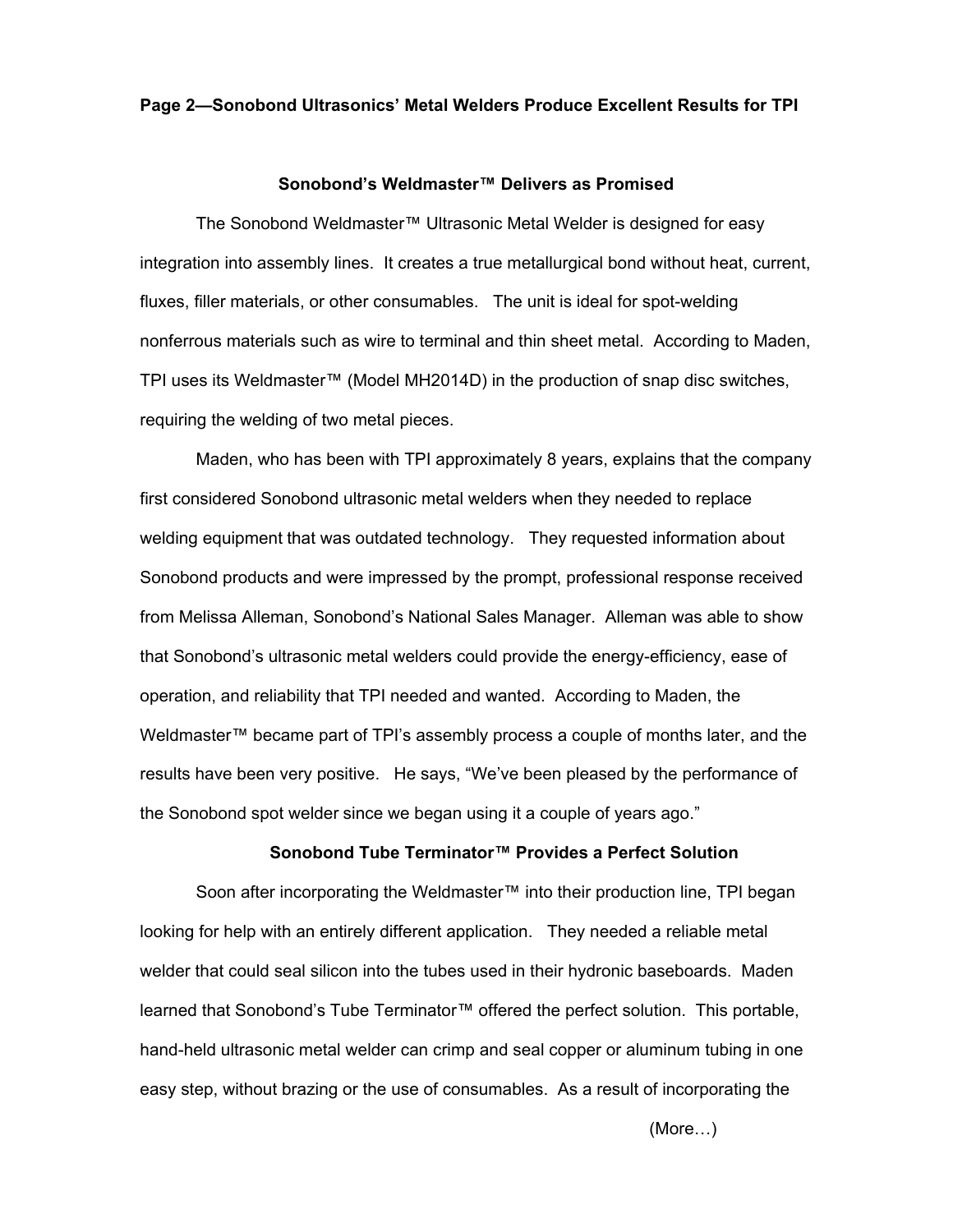# **Page 3—Sonobond Ultrasonics' Metal Welders Produce Excellent Results for TPI** Tube Terminator into its production process, TPI was able to produce the leak-free and airtight seals it needed.

TPI was also pleased to find that the Sonobond Tube Terminator™ is easy to operate and requires only minimal training. It has been shown to produce more units per hour than conventional crimping and sealing methods—but with *fewer defects.* In fact, Maden says he knows of no reports of leakage in TPI baseboards manufactured with this Sonobond technology.

#### **Pleased by Excellent Service**

When asked about Sonobond service and responsiveness, Maden is enthusiastic. He reports that Sonobond was helpful and ready to assist TPI both before and after the two units were installed. "The people at Sonobond are easy to reach, friendly, and eager to answer any questions or to assist us in any way," he reports. At one point, a repair was required on the spot welder. Maden was pleased that Sonobond handled the problem quickly and to TPI's complete satisfaction. "Based on our experience, I would definitely recommend Sonobond to others," he says.

#### **Sonobond is a Leader in Ultrasonic Technology**

The Weldmaster™ and the Tube Terminator™ are examples of Sonobond's complete line of ultrasonic metal welding technology. Both units use Sonobond's patented Wedge-Reed coupling system which produces low amplitude vibrations that ensure precise, dependable welds. This process creates a true metallurgical bond without the use of consumables. Sonobond's line of ultrasonic metal welders includes everything from versatile, hand-guided systems to state-of-the-art microprocessor controllers.

In 1960, Sonobond, then known as Aeroprojects, received the first patent ever

(More…)